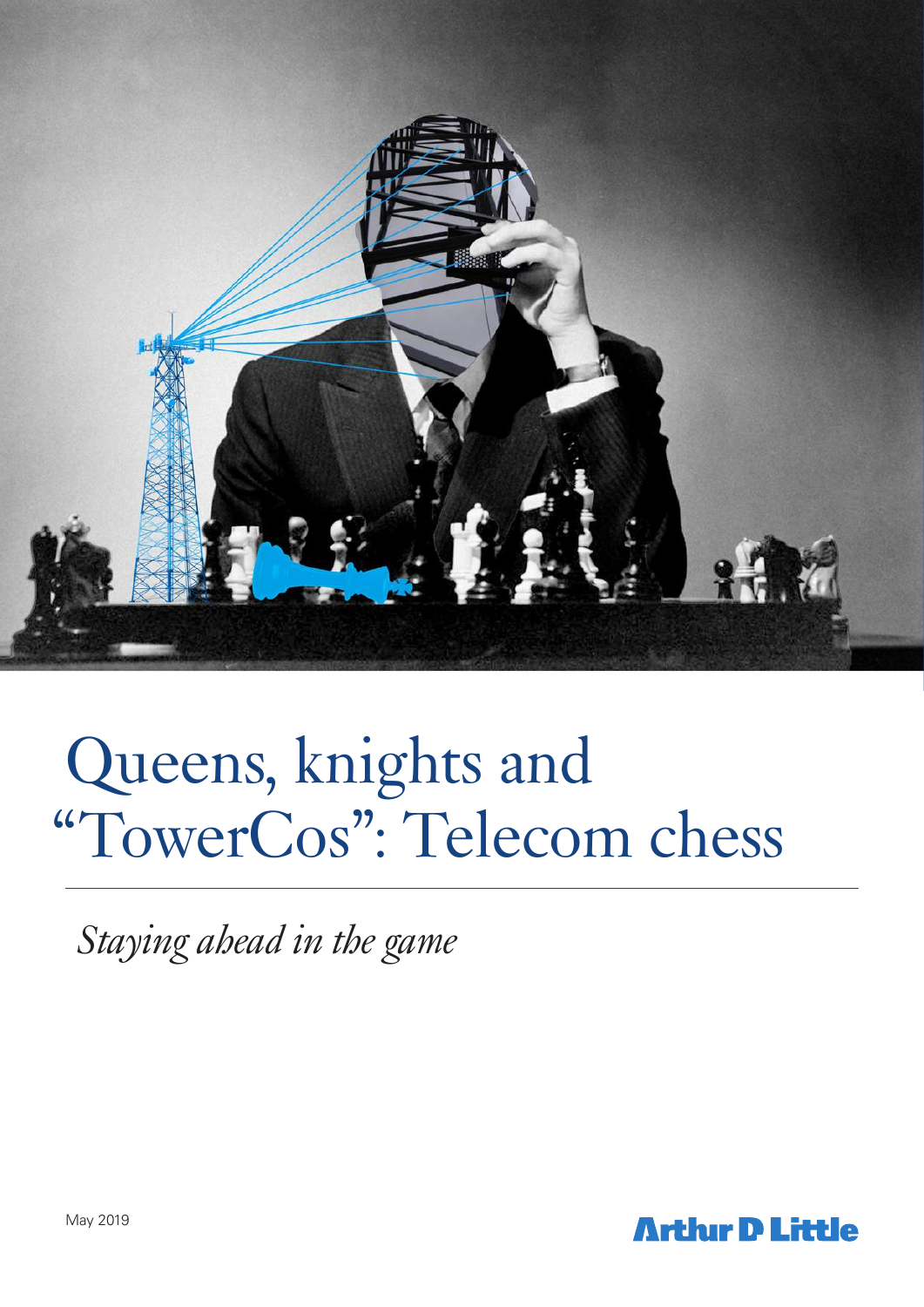### **Content**

| <b>Executive summary</b>     | 3              |
|------------------------------|----------------|
| 1. The telecom playing field | $\overline{4}$ |
| 2. The MNOs' moves           | 5              |
| 3. TowerCos' strategy        | 6              |
| 4. Staying ahead of the game | 8              |
| 5. Recipe for success        | 10             |

#### **Authors:**



**Pedro Ugarte** Partner, Spain ugarte.pedro@adlittle.com







**Julien Duvaud-Schelnast** Principal, France duvaud-schelnast.julien@adlittle.com



**Fernando Merry del Val** Manager, Spain merrydelval.fernando@adlittle.com



**Iñigo Merino** Consultant, Spain merino.inigo@adlittle.com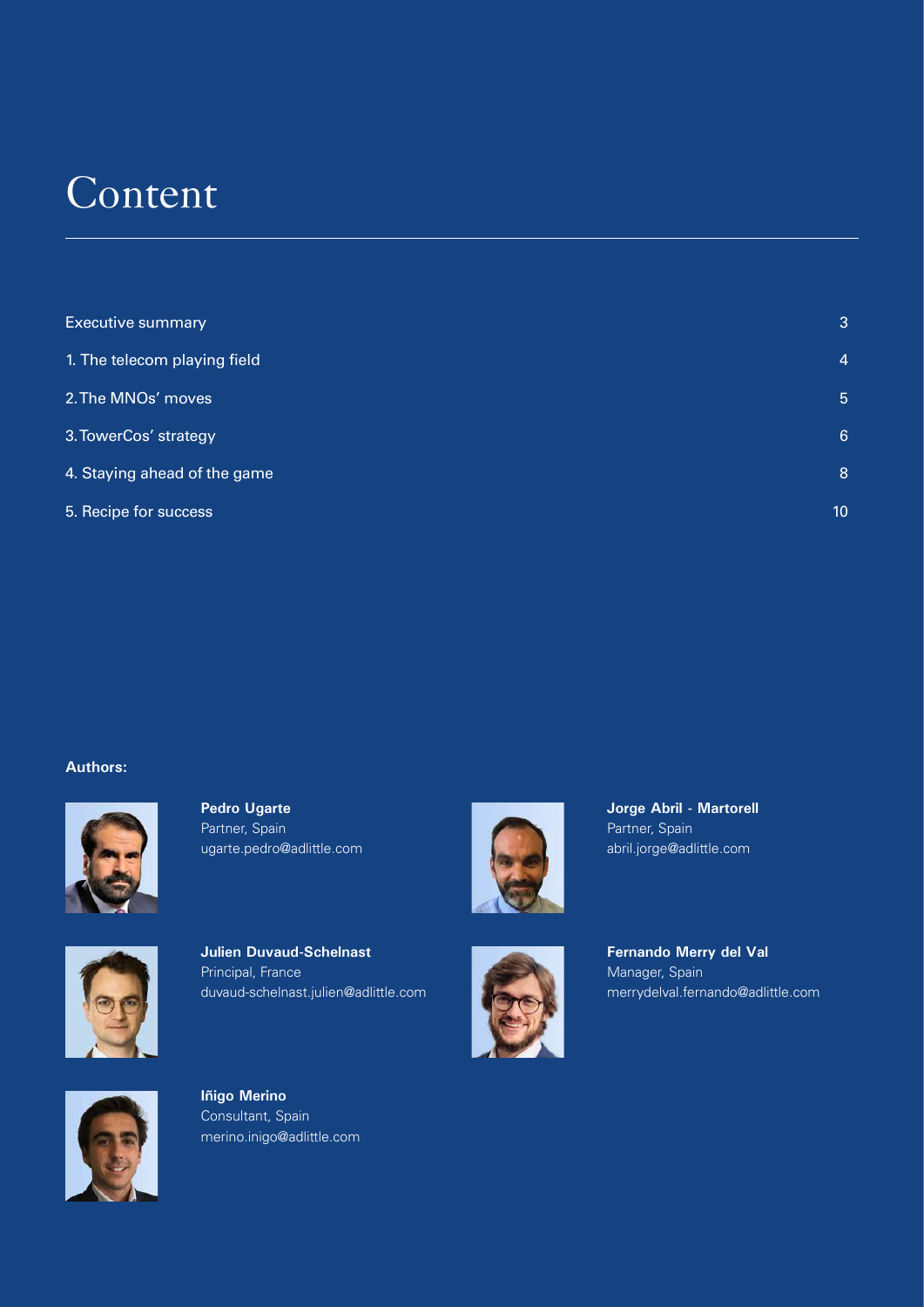## Executive summary

Picture a chess game. Your moves in the game have put you "in check". You are at serious risk and pressured from all sides. You must react now.

Something similar is occurring with mobile network operators (MNOs). Financial fundamentals are declining, and maintaining cost-intensive, passive fixed assets is draining their pockets. At the same time, the "5G ecosystem" technological wave is just around the corner, requiring a ramp-up in MNOs' investments in their future networks. The game is tough and a strategic move is required now.

In this context, MNOs have engaged in different strategies. The most relevant of these is asset monetization (mainly of tower sites), which allows them to focus on their core business operations, outsource management of cost-intensive assets and raise valuable financial muscle.

Now is the moment for MNOs to define their real "core" business areas. They have an excellent opportunity to leverage the current momentum of the tower market and grow valuable financial muscle for future network deployments.

As site ownership has been progressively moving from MNOs to TowerCos, new players have gained relevance, transforming the nature of deals. Private equities' presence in sites under independent TowerCo management has more than doubled since 2011 (reaching approximately 50 percent)<sup>1</sup>. Overall, prices of tower deals have increased, and deals are moving from a "one-size-fitsall" approach to more ad hoc operations.

To stay ahead, both TowerCos and MNOs have a game to play. For TowerCos all around the globe, there is an untapped site base holding opportunities for several attractive deals. For example, Europe holds a 477,000-site base, the MENA region has around 240,000 sites, India's site count has risen to approximately 460,000, there are roughly 410,000 in SE Asia, and approximately 170,000 sites are placed in LATAM. Leveraging and combining different players' assets (large MNOs, local players, private equities) becomes critical to unlocking such deals. Additionally, other infrastructure growth levers, such as fiber, data centers and small cells, are waiting to be explored.

As we can see, opportunities are waiting ahead, but for now, it is essential to make the right move.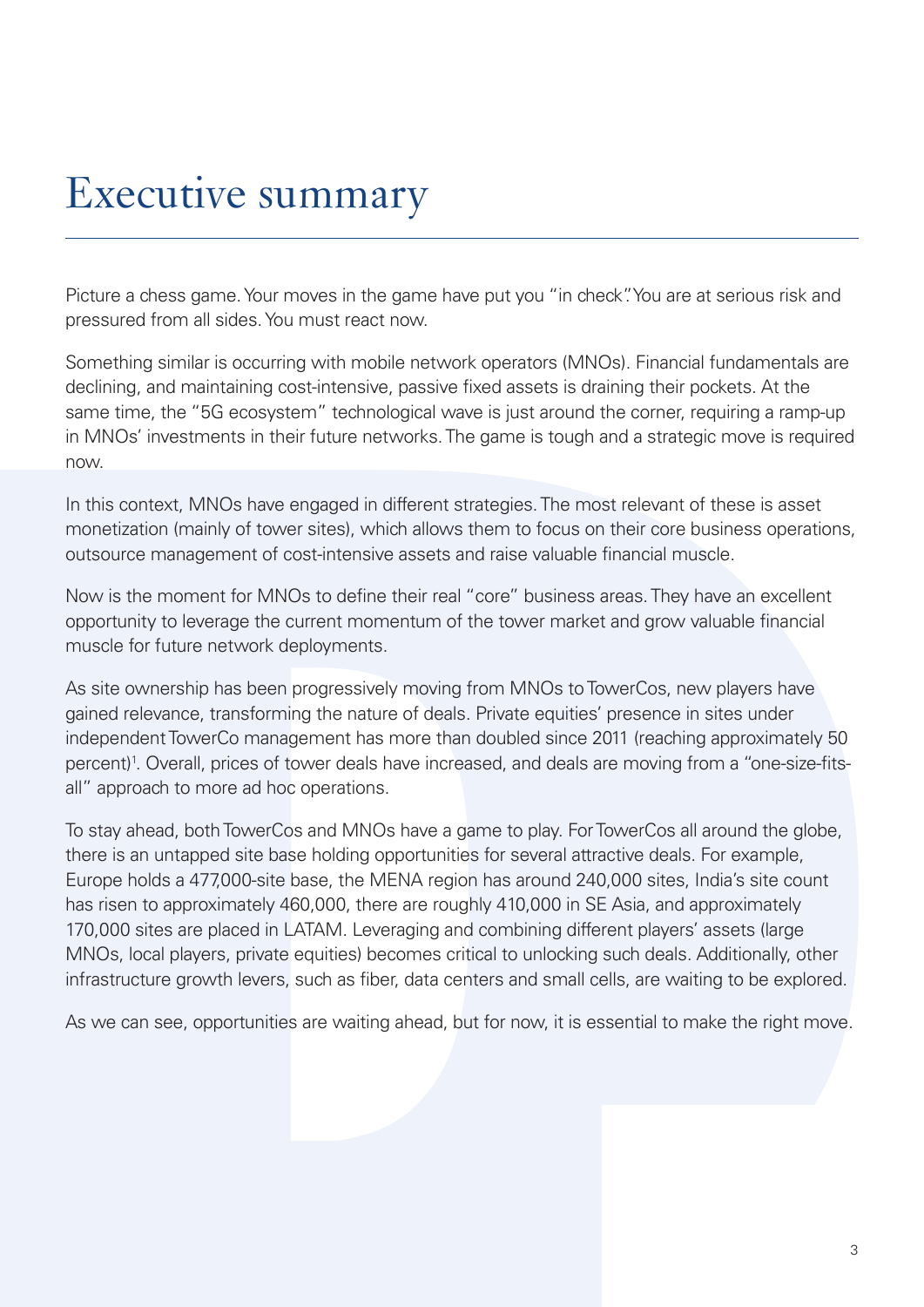## 1. The telecom playing field

#### **MNOs at a tipping point**

Stress levels among MNOs are high. Over the past years, their fundamentals have been deteriorating. At an aggregated level, MNOs<sup>1</sup> have seen EBITDA margins fall six percentage points over the past 12 years, from 38 to 32 percent. Similarly, operating free cash flow margin has almost halved, from 22 percent in 2005 to 12 percent in 2017. Furthermore, MNOs have seen their debt levels rise, reaching an average ratio of 2.7 times, versus 2.0 times in 2006.

Compared with other industries globally, such as pharma, banking, and even utilities, which have generated considerable value for their shareholders (five-year total shareholder return of 24.2 percent, 13.8 percent and 10.9 percent, respectively)<sup>2</sup>, MNOs have managed to score a mere 9.9 percent. They come just before metals, oil and mining (the worst performers).

In addition, further pressure and strain lies on MNOs' accounts, driven by their CAPEX needs. MNOs estimate that managing their fixed assets takes up to 80 percent of their total CAPEX.

#### Ultimately, MNOs are at a tipping point, requiring urgent action in CAPEX financing

#### **Added technological pressure to support "data boom"**

As if MNOs did not have enough to manage with their current scenario, the boom in traffic demand, increased number of connected devices, and higher performance needs are hatching a game changer.

This game changer is "5G", or rather, the "5G ecosystem", and involves a completely new set of assets and added CAPEX. Apart from new radiating active equipment at existing macro sites, 5G will also require network evolution, including small cells, fiber backhaul, tower reinforcement, edge computing and hyper-scale data centers, among other things.

Although there is still uncertainty concerning 5G's readiness and deployment, there is consensus that global coverage is likely to reach around 22 percent by 2022. Authorities have 5G roll-out guidelines, and different countries are encouraging trial-test

roll-outs. MNOs must begin to prepare for full-scale roll-out with progressive investments.

The deployment of such a "5G ecosystem" will involve great investment efforts in the coming years.

#### Figure 1: 5G population coverage



According to Timotheus Höttges, CEO of Deutsche Telekom, "deploying 5G across Europe could require €300 to €500 billion", which is 1.5 to 2.5 times the total investment for 4G roll-out.

These CAPEX requirements, added to network virtualization movements and topped off with regulatory push, will result in greater sharing initiatives between operators. Sharing will extend from active to passive equipment, and, where allowed by regulators, even spectrum.

#### The coming "5G ecosystem" deployment represents a market game changer

In Europe<br>TSR (total shareholder return) includes capital gain plus dividends R (total shareholder return) includes capital gain plus dividends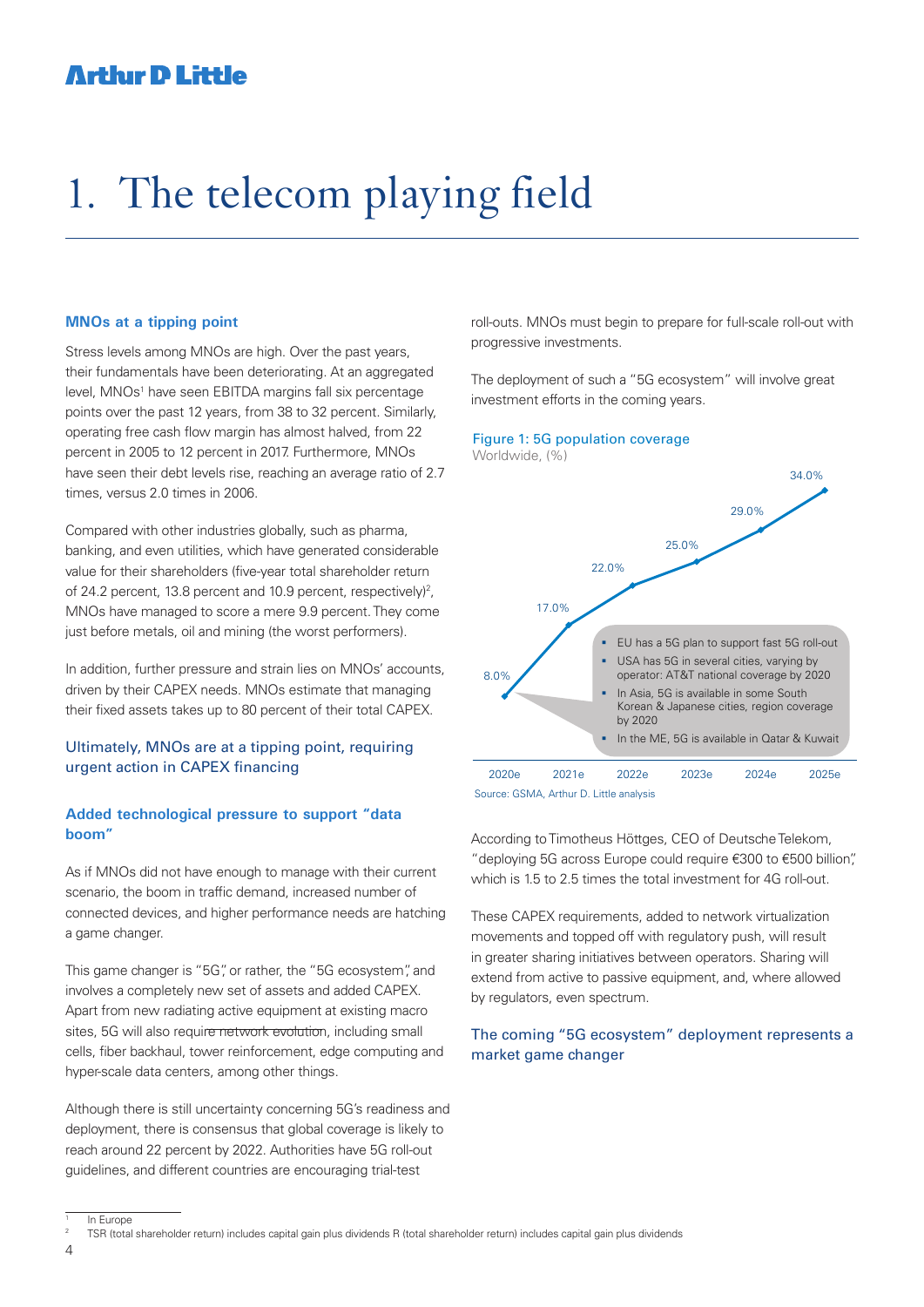## 2. MNOs' moves

In order to improve their financial fundamentals, prepare for a technological game changer and stay ahead of the game, while focusing on their core businesses, MNOs have been engaging in different initiatives, such as added infrastructure sharing and asset monetization.

Through the latter, MNOs are selling capital-intensive, passive fixed infrastructure assets, which are no longer a strategic priority for them. Such passive assets have limited influence in offerings and service levels that they offer to their customers. For example, in 2017 alone, there were eight deals in Asia, five in Europe and nine in LATAM.

Although price range paid per site in such deals is very broad, European deals are of a consistently higher value than those generated in the Middle East & Asia. A selection of recent transactions by region can be found in the following table.

| .                         |                    |                            |                         |      |            |               |                             |
|---------------------------|--------------------|----------------------------|-------------------------|------|------------|---------------|-----------------------------|
|                           | Country            | <b>Buyer</b>               | <b>Seller</b>           | Date | Deal value | <b>Towers</b> | Avg $\epsilon$ per<br>tower |
| Europe <sup>1</sup>       | Portugal           | Consortium                 | Altice                  | 2018 | 660        | 2.961         | 222,898                     |
|                           | France             | <b>KKR</b>                 | Altice                  | 2018 | 3600       | 10,198        | 353,010                     |
|                           | France             | Cellnex                    | <b>Bouvques</b>         | 2017 | 600        | 170           | 283,333                     |
|                           | France             | Cellnex                    | <b>Bouvques</b>         | 2017 | 1.800      | 500           | 277,778                     |
|                           | Switzerland        | Cellnex, Swiss Life & DTCP | Sunrise                 | 2017 | 430        | 2,239         | 192,050                     |
| MEA&<br>Asia <sup>2</sup> | <b>Myanmar</b>     | <b>KPR</b> Towers          | SMI (MIG)               | 2018 | 11         | 100           | 108,000                     |
|                           | India              | Reliance Jio               | <b>Reliance Comms</b>   | 2018 | 3.750      | 43,000        | 87,209                      |
|                           | Pakistan           | Edotco                     | <b>Towershare</b>       | 2017 | 89         | 700           | 127,000                     |
|                           | Kuwait             | <b>HIS Towers</b>          | Zain Group              | 2017 | 165        | 1,600         | 103,100                     |
|                           | Australia          | Axicom                     | Southern Cross Austereo | 2017 | 10         | 56            | 169,600                     |
| LatAM <sup>2</sup>        | Mexico             | <b>MXT</b>                 | <b>Maxcom</b>           | 2018 | 10         | 72            | 143,100                     |
|                           | <b>El Salvador</b> | <b>SBA Communications</b>  | Millicom                | 2018 | 145        | 800           | 181,300                     |
|                           | Colombia           | <b>American Tower</b>      | Millicom/Tigo           | 2017 | 147        | 1,200         | 122,500                     |
|                           | <b>Mexico</b>      | <b>American Tower</b>      | Axtel                   | 2017 | 56         | 142           | 394,400                     |
|                           | <b>Brazil</b>      | <b>American Tower</b>      | <b>TIM Brazil</b>       | 2017 | 6          | 54            | 112,000                     |
| Africa <sup>2</sup>       | Kenya              | <b>American Tower</b>      | <b>Telekom Kenya</b>    | 2018 |            | 723           |                             |
|                           |                    |                            |                         |      |            |               |                             |

Figure 2

1 Figures in EUR

2 Figures in USD

Source: Arthur D. Little analysis

#### **MNOs are engaged in fixed-asset monetization**

Through monetizing their fixed assets (especially telecom sites), MNOs can grow financial muscle for further technological investment requirements. At the same time, they retain core elements for "future networks", including user experience, "softwarization" and quality of service.

As mentioned previously, MNOs are also moving towards asset sharing to rationalize OPEX. In Spain in particular, out of the total of around 40,000 telecom sites in the market, over 41 percent are already multitenant, having engaged in passive sharing (colocation).

This figure has been rising over the past years, and is due to continue growing as MNOs outsource their presence on TowerCos.

#### Figure 3: Sites in Spain



1 Without taking into account broadcasting (3,990 sites) and other (200) sites Source: Minetur, companies, press, Arthur D, Little analysis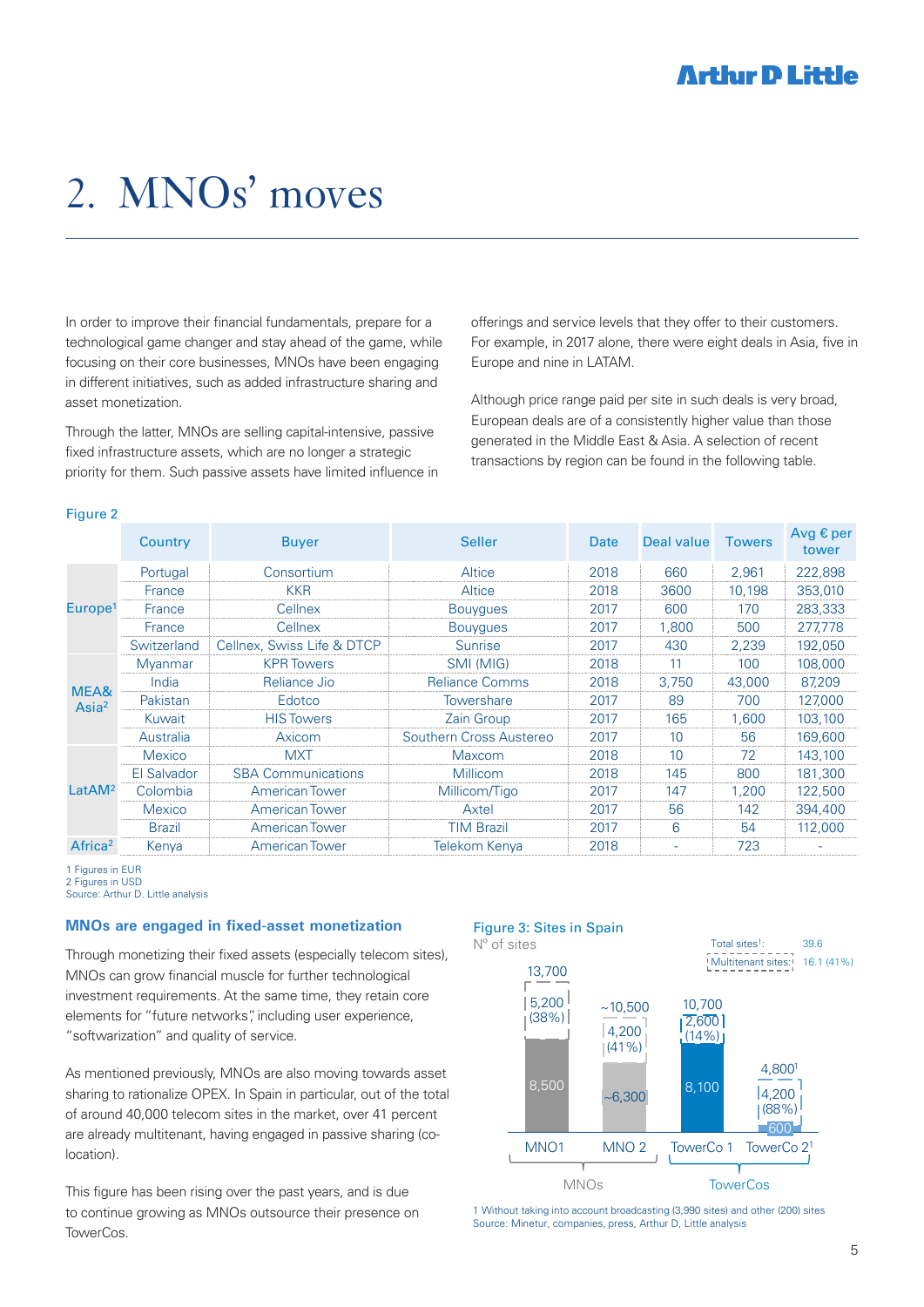## 3. TowerCos' strategies

Globally, tower sites' ownership has progressively moved from MNOs to independent TowerCos and captive TowerCos (of which MNOs retain ownership).

In Europe, 47 percent of sites are owned by TowerCos today, versus just 28 percent in 2011, while the figure rises to approximately 68 percent in India and 70 percent in the US and Canada. Other regions are still behind, with MNOs owning a greater share of sites. MNOs own approximately 50% In LATAM, 66% in southeast Asia, and still a whopping 99 percent in the MENA region

#### Figure 4



Source: TowerXchange, Arthur D, Little analysis

Key TowerCos playing prominent roles in this change include Cellnex in the European context, with over 28,000 sites; American Tower, with 170,000 sites focusing on the US, LATAM and India; and Crown Castle, with a portfolio of 40,000 sites, mainly in the US.

#### **Tower deals are changing**

These changes in terms of site ownership, as well as the increasing number of transactions, are leading to a change of paradigm in the nature of site transactions.

#### Figure 5

#### "Sale and leaseback"

Pure financial rationale, MNO reduces OPEX

#### "Network management"

Additional operational rationale, including elements such as build to suit...

#### "Private equities & funds deals"

PEs enter through a minority position, with MNOs or TowerCos keeping majority ownership...

#### "Ad hoc deals"

Potential joint ventures between MNOs and independent TowerCos for deals with strategic rationale...

#### Source: Arthur D. Little

In this sense, two main changes have been identified:

- $\blacksquare$  Transaction prices are increasing substantially (from approximately 10.3 times EBITDA in 2014 to 15.1 times today)
- Transaction structure has evolved significantly
	- From traditional "sale and lease-back" deals with purely financial rationale
	- To more complex and "industrially sound" deals, adding operational and strategic elements such as build-to-suit, joint-venture TowerCos…

MNOs have also adapted their approach towards site transactions from traditional leases, site commercialization and third-party site management.

MNOs adopting a conservative approach have moved to setting up joint ventures with competitors. While very successful at reducing OPEX (15–50 percent), this option reduces competitive differentiation, and partner misalignments often hinder the JV's success. MNOs willing to engage in more value-adding initiatives have moved to TowerCos to either manage or completely outsource their tower bases. This approach not only provides MNOs with financial muscle, but also adds significant  $\alpha$ value through eliminating duplicities in areas such as operation & maintenance, network management and support functions, among others.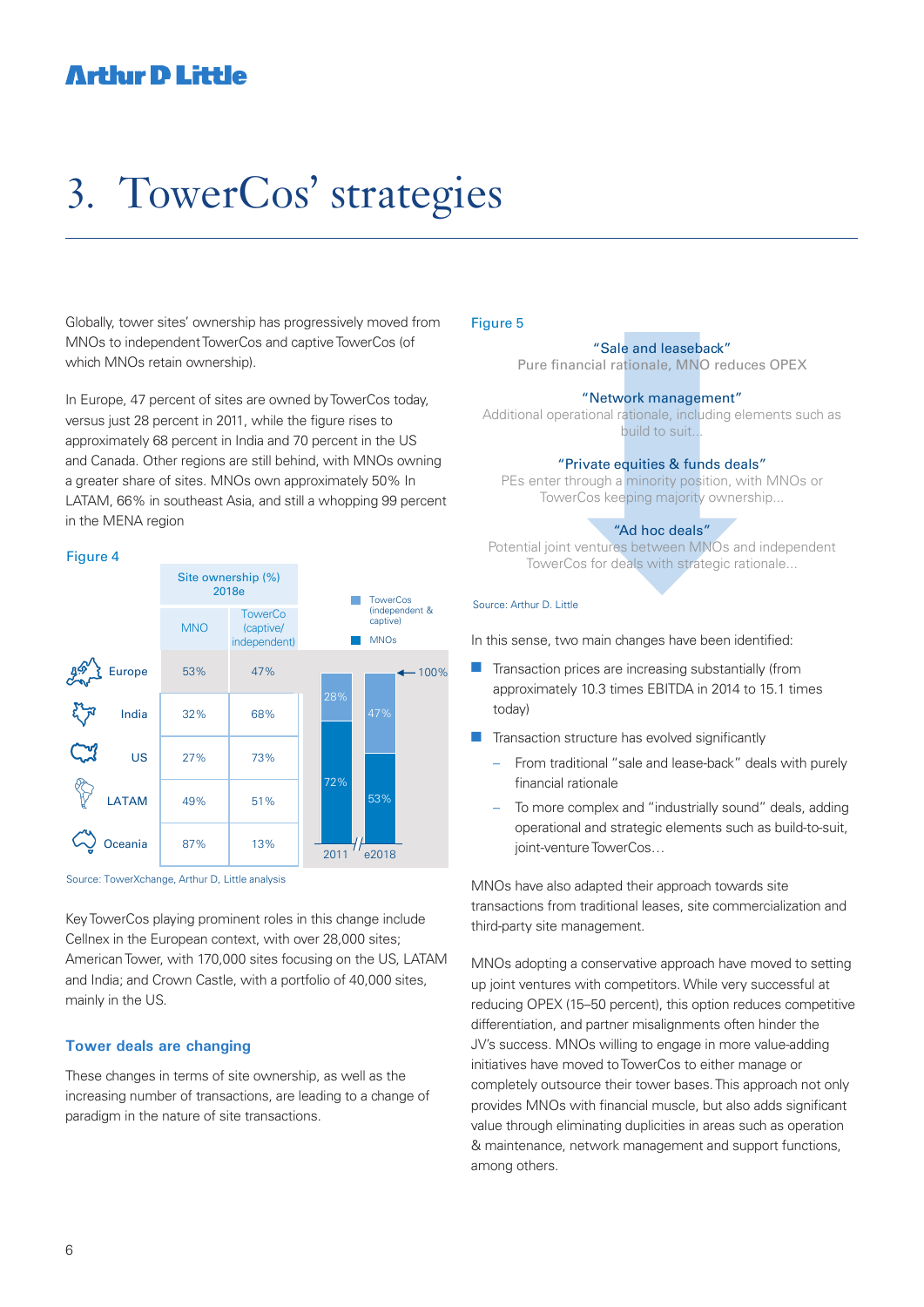Recognizing the changing nature of tower transactions is an essential first step in allowing both MNOs & TowerCos to stay ahead in the game.

#### **Private equities are stepping ahead**

The changes identified above can be traced back to a common cause. Although not the only driver, the entrance of private equities (PEs) into tower transactions has greatly influenced deals' structure.

PEs have gained significant presence, in both independent and captive TowerCos. As an example, out of the approximately 77,000 sites under independent TowerCo management in Europe, PEs have presence in over 50 percent, compared to roughly 24 percent in 2011 (generally as minority shareholders,

with some exceptions). Since 2012, there have been over 13 independent TowerCo PE deals, with an average perimeter of 2,100 sites (approximately 260 sites in the smallest deal, up to 7,000 sites in the largest deal).

PEs are also beginning to explore opportunities in the area of captive players. For instance, KKR acquired a minority stake of approximately 40 percent in Telxius in 2017 and a site base of 10,200 from Altice in France. (The MNOs for these had very high debt levels.) Such movements have led PEs to move from null presence in European captive TowerCos in 2014 to approximately 16 percent of the total 146,000 sites in 2018.

The tower market is as dynamic as ever, with active PEs and a changing deals nature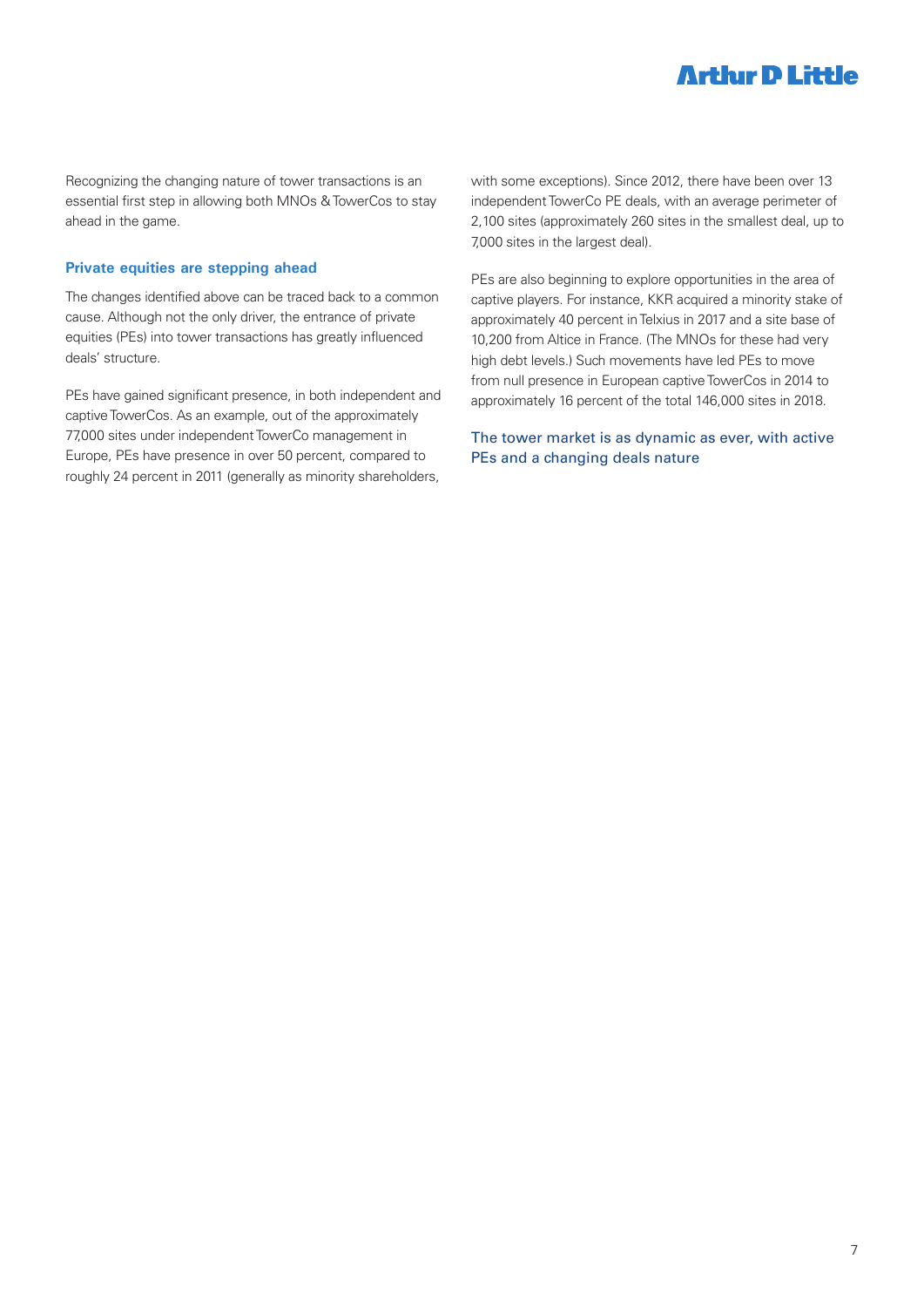## 4. Staying ahead of the game

#### **The TowerCos' game**

#### Opportunities in towers

The market has plenty of further growth opportunities for TowerCos. However, given the increasing competition, those wanting to achieve a competitive edge in the market must stay on top of it, scouting for unexpected and interesting opportunities.

By regions, MENA has around 240,000 sites posing growth opportunities, India has approximately 460,000, southeast Asia has around 410,000, and LATAM has roughly 170,000. Finally, Europe has a tower base of 477,000 sites to be analyzed by TowerCos. The breakdown of this site base by owner can be seen in the figure below.

#### Figure 6: Growth opportunities Europe, e2018, Nº towers



Source: Arthur D. Little

Rather than using an "all or nothing" binary approach, in which an MNO's entire site base represents just one opportunity, attractive deals can arise through combining different players' assets. Specifically, through deals with large MNOs, TowerCos can consolidate their presence in specific geographies, while smaller, local players allow them to boost their expansion,

<sup>3</sup> See Arthur D. Little's "Race to Gigabit fiber" viewpoint

and specific deals with private equities provide "key wins" in strategic locations.

Some MNOs have already explicitly announced their willingness to monetize their tower assets. Recently, Vodafone announced that it was considering selling its tower assets in Europe to reduce its multi-billion-euro debt levels.

#### Opportunities beyond towers

Although TowerCos are betting heavily on growth through inorganic operations, there are additional untapped growth levers to explore. These include fiber connectivity, edge data centers and small cells.3

Reports suggest the small cell market is due to grow at an annual CAGR of 15–20 percent until 2026. With such projections, some TowerCos, such as Crown Castle, have begun racing for the business, spending over USD 11bn to diversify into small cells and fiber.

#### **The MNOs' game**

Now is the moment for MNOs to define their core business areas. With lagging financial fundamentals and capital-intensive fixed assets draining their pockets, MNOs are in a tough position to engage in further technological investments.

In such a situation, MNOs have an opportunity to leverage the current momentum of the tower market. With different players bidding for MNOs' passive assets at higher prices, they have the chance to grow valuable financial muscle and open partnerships with industrial rationale.

However, before approaching industrial or financial players, MNOs must decide what criteria carry most weight when deciding on one over the other. For MNOs whose aim is to engage in strategic partnerships that enable their network expansion (securing construction of "build to suit" and fiber backhaul) and allow them to keep part ownership of the sites, industrial partners may be the best choice. On the other hand, for MNOs whose motivation is mainly financial and to externalize tower assets completely (without keeping part ownership), financial partners can fulfill this requirement.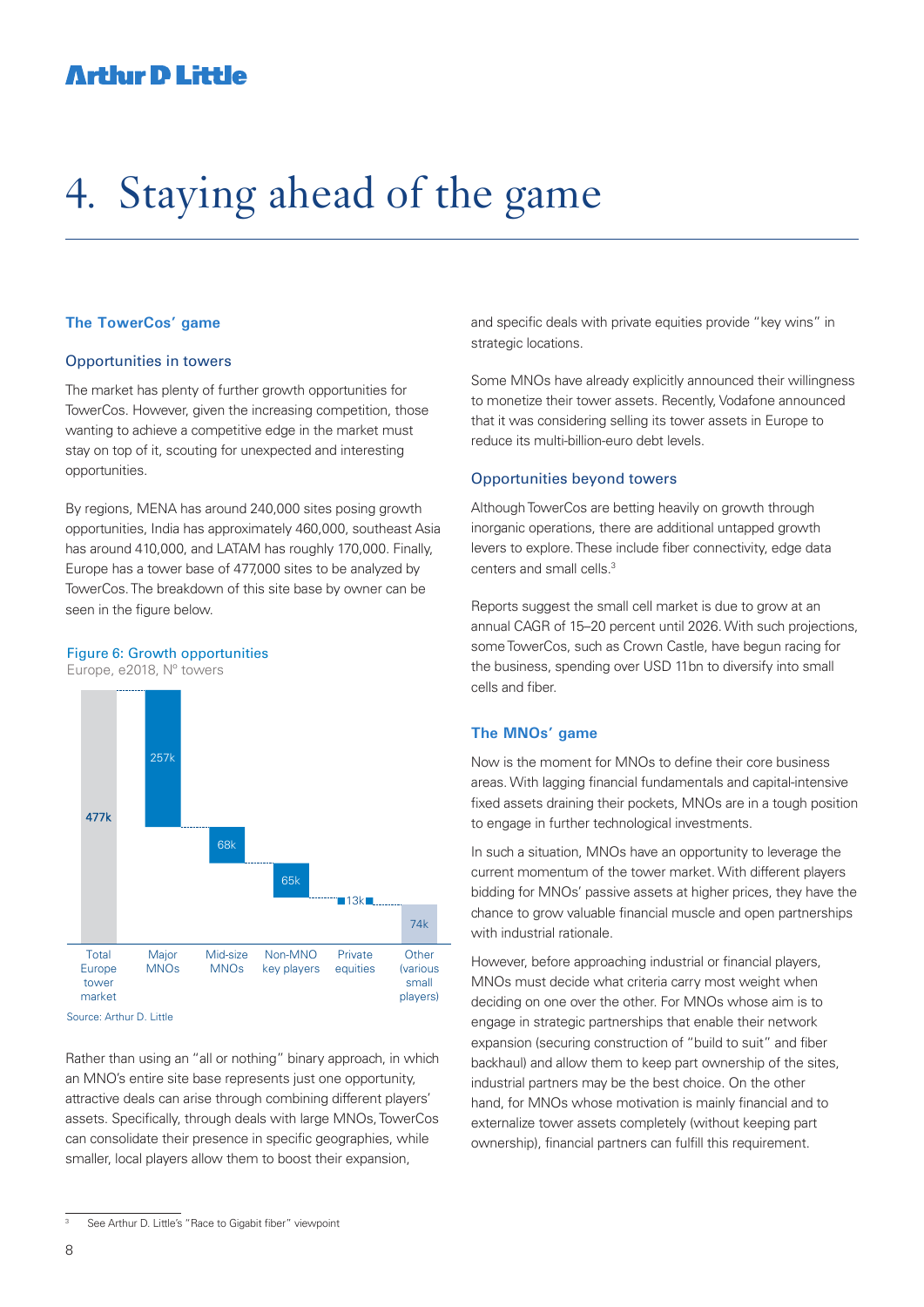Specifically, MNOs should remain open to approaching private equities that have demonstrated interest in the market. However, they must ensure maximization of their assets' value through detailed assessment, and first-mover MNOs will increase their possibility of doing so.

It is interesting to note that recently, in addition to tower-sale deals, there has been a move towards externalizing other passive infrastructure assets, especially fiber. MEO in Portugal is in the process of selling a stake of its fiber to the home

(FTTH) network business. In a similar deal in 2018, SFR (France) sold a 49.99 percent stake in its FTTH business to a series of investment funds.

The capital raised through these deals will not only allow MNOs to improve their results, but also give them a head start in deploying the 5G ecosystem and associated network developments. In this sense, specific opportunities arise in the fields of edge computing, cloud RAN and spectrum sharing.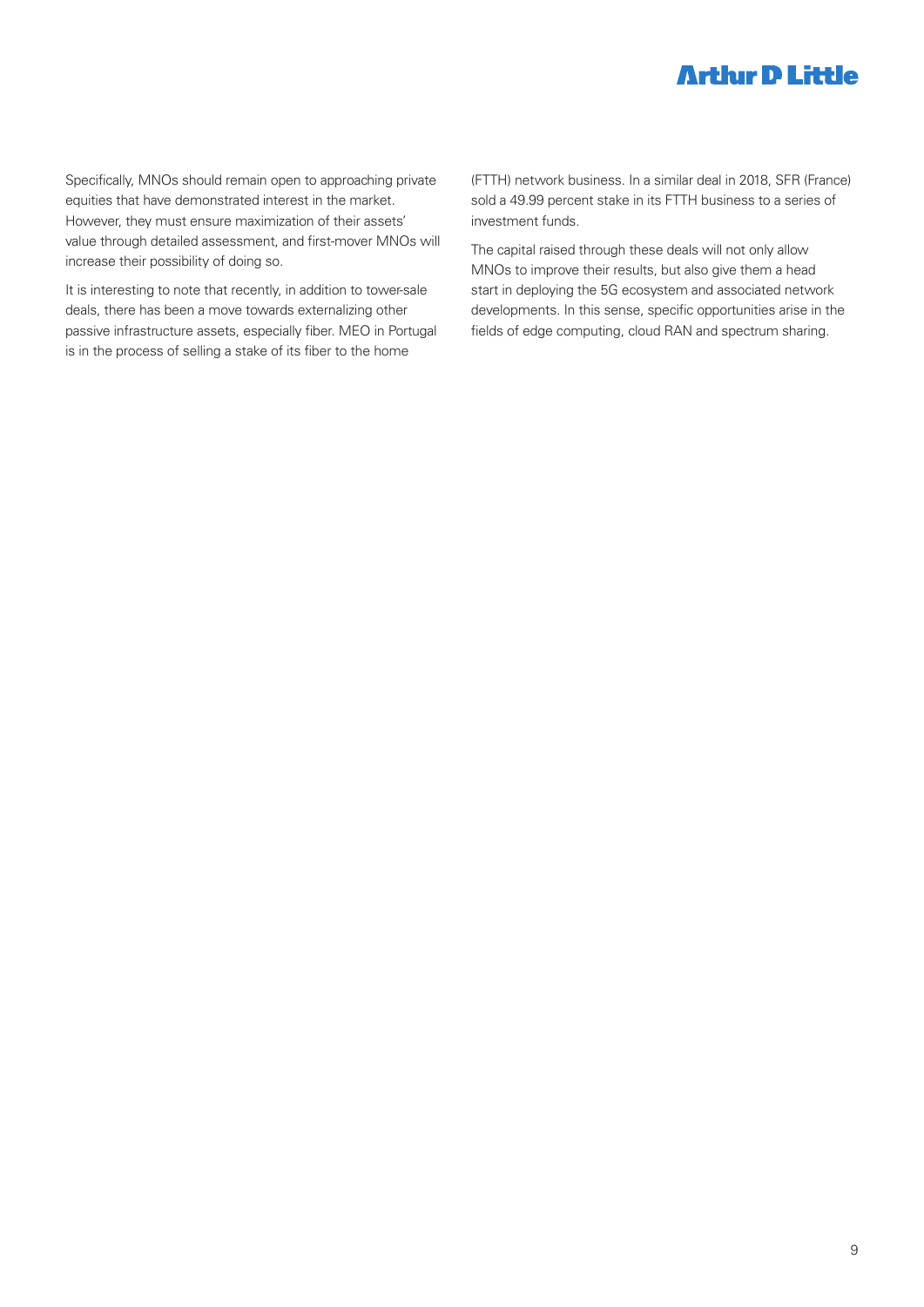## 5. Recipe for success

At Arthur D. Little, we support MNOs and TowerCos in developing and implementing asset monetization strategies, as well as in preparing for the opportunities that lie ahead.

In this sense, the main steps to follow for both MNOs and TowerCos include:

- 1. Performing an introspection to define the company's own "core":
	- a Determining which assets are strategic and which are less so (towers, fiber backhaul, data centers, etc.)
	- b. Understanding requirements for the MNO's future network (number of "build to suit sites", edge data center expansion, etc.)
	- c. Defining the ideal "asset basket" mix
- 2. Tailoring the best strategy for each company and situation:
	- a. Pursuing deals with industrial or financial partners
	- b Deciding what sites will be included in such deals (legacy sites, sites with major CAPEX requirements, network extensions, etc.)
- 3. Defining a clear roadmap for moving ahead in the physical asset investment/divestment game.

Depending on each company's needs, strategic orientation, capabilities and desired involvement level, different options can be proposed, such as sales and leasebacks, network management deals, joint ventures and ad hoc deals.

To learn more about how we can help your company, do not hesitate to contact us.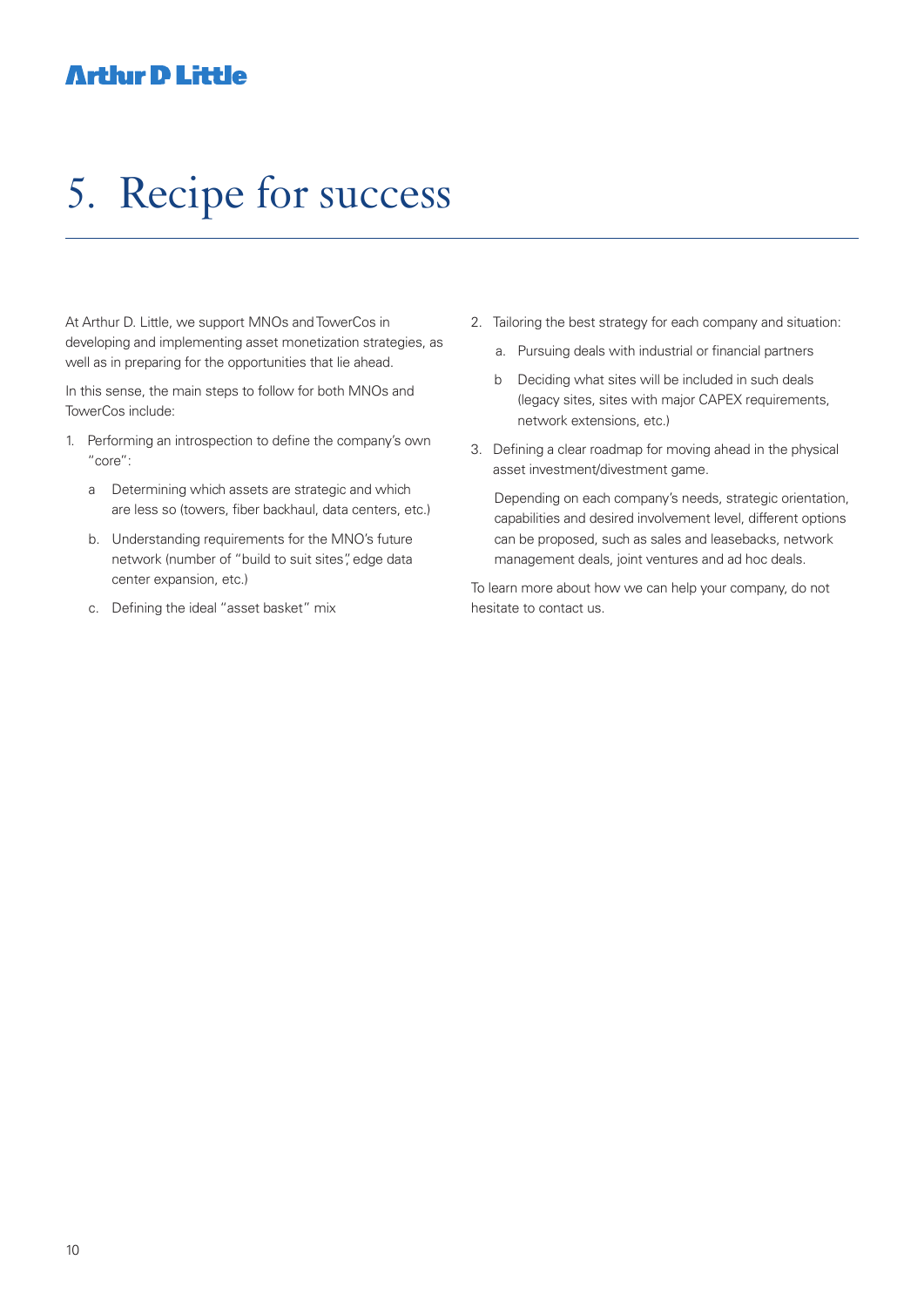### **Contacts**

If you would like more information or to arrange an informal discussion on the issues raised here and how they affect your business, please contact:

Austria Karim Taga taga.karim@adlittle.com

Belgium Gregory Pankert pankert.gregory@adlittle.com

China Yusuke Harada harada.yusuke@adlittle.com

Czech Republic Dean Brabec brabec.dean@adlittle.com

France Julien Duvaud-Schelnast duvaud-schelnast.julien@adlittle.com

Germany Michael Opitz opitz.michael@adlittle.com

India Srini Srinivasan srinivasan.srini@adlittle.com

Italy Giancarlo Agresti agresti.giancarlo@adlittle.com Japan Shinichi Akayama akayama.shinichi@adlittle.com

Korea Hoonjin Hwang hwang.hoonjin@adlittle.com

Latin America Guillem Casahuga casahuga.guillem@adlittle.com

Middle East Lokesh Dadhich dadhich.lokesh@adlittle.com

The Netherlands Martijn Eikelenboom eikelenboom.martijn@adlittle.com

Norway Lars Thurmann-Moe thurmann-moe.lars@adlittle.com

Russia Alexander Ovanesov ovanesov.alexander@adlittle.com

Singapore Yuma Ito ito.yuma@adlittle.com Spain Jesus Portal portal.jesus@adlittle.com

Sweden Agron Lasku lasku.agron@adlittle.com

Switzerland Michael Opitz opitz.michael@adlittle.com

**Turkey** Coskun Baban baban.coskun@adlittle.com

UK Jonathan Rowan rowan.jonathan@adlittle.com

USA Sean McDevitt mcdevitt.sean@adlittle.com